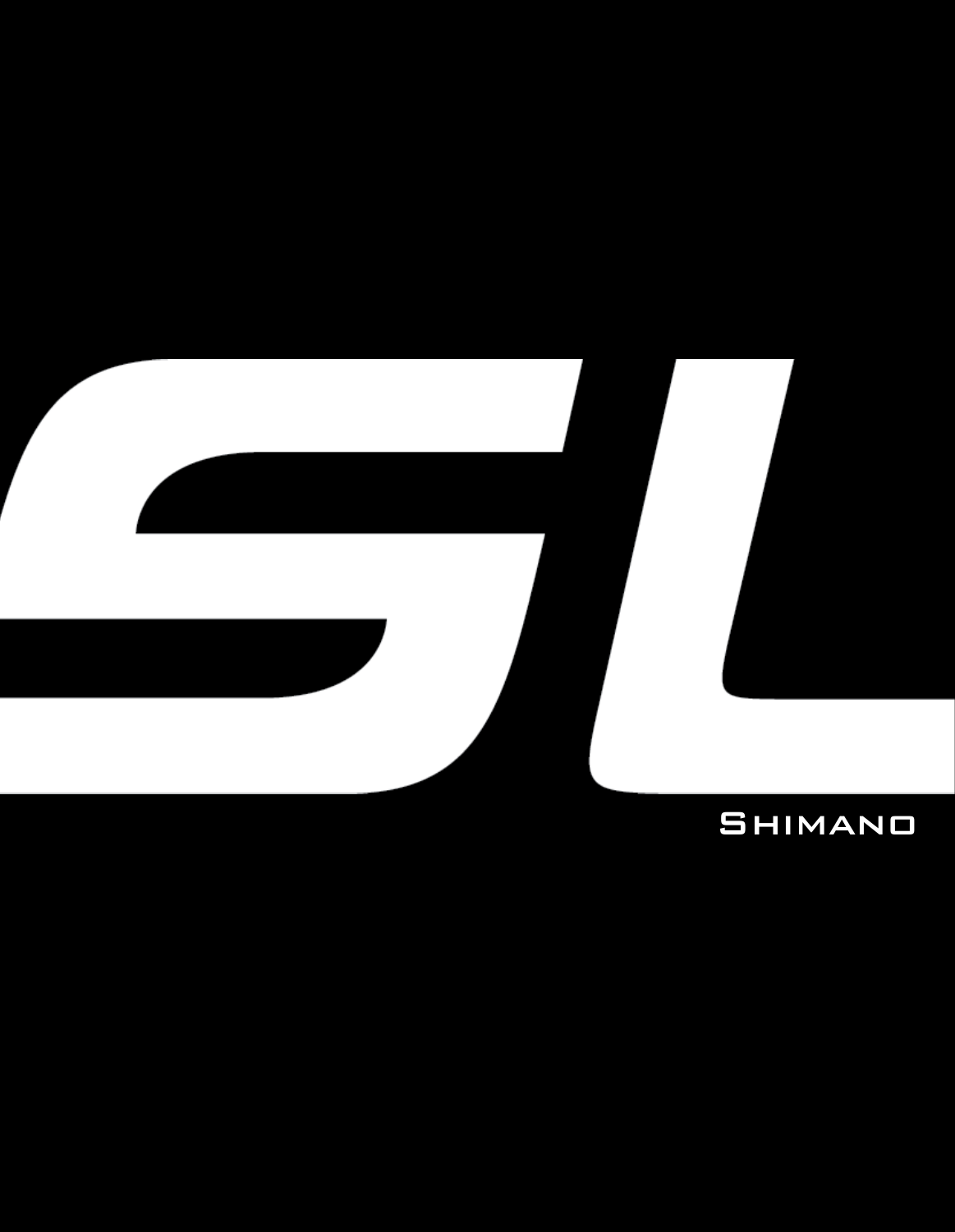## *Sicherheitshinweise*

# *Safety instructions*

### **Warnung!**

Niemals absichtlich den Lichtstrahl in die eigenen oder in die Augen anderer Personen richten. Falls ein Lichtstrahl in die Augen trifft, sind die Augen bewusst zu schließen und der Kopf aus dem Lichtstrahl zu bewegen. Es dürfen keine optisch stark bündelnden Instrumente zur Betrachtung des Lichtstrahls verwendet werden.

Bei gewerblicher Nutzung oder bei Nutzung im Bereich der öffentlichen Hand ist der Benutzer entsprechend der Unfallverhütungsvorschrift für Laserstrahlung zu unterweisen.

**Dieser Scheinwerfer könnte jederzeit ausfallen.** Deshalb ist es hilfreich, immer eine kleine Notlampe bereitzuhalten.

#### **Wärmeentwicklung:**

Das Gehäuse der SL kann heiß werden, achten Sie deshalb immer auf ausreichenden Abstand zu brennbaren Materialien. Der ruhende Betrieb (also ohne Kühlung z. B. durch Fahrtwind) ist jederzeit möglich, er schadet dem Scheinwerfer nicht.

#### **Wasserdicht?**

Alle Komponenten der SL sind wasserfest und können auch unter den widrigsten Umständen eingesetzt werden. Die Lampe erfüllt die IP Schutzklasse 68, ist jedoch für die Benutzung unter Wasser NICHT geeignet.

#### **Reinigung:**

Verwenden Sie keinen starken Wasserstrahl oder scharfe Reinigungsmittel zum Reinigen der Lampe.

## Λ

**Warning!**

Avoid looking directly into the light emitted by the light or shining the light into your own eyes or the eyes of another person. If the light accidentally shines into your eyes, close your eyes and move your head out of the light beam. Do not use any strongly focusing optical device to look at the light beam.

In cases where the light is used in a public or commercial setting, users should be provided with training concerning the safety measures for laser light.

Carry a spare light with you at all times, as **the product can potentially fail unexpectedly at any time.**

#### **Heat generation:**

The housing of SL may heat up; so make sure that you always keep the light at a safe distance to any combustible or flammable materials. Could cause fire or death! However, quiescent operation (without cooling the light housing via airflow or the like) is possible at any time and will not damage the product.

#### **Water resistance:**

All SL components are waterproof and can of course be used under extremely severe conditions. The lamp complies with IP protection class 68 but is NOT a diving lamp and is NOT suitable for use under water.

#### **Cleaning:**

Do not use a strong water jet or heavy detergent to clean the lamp.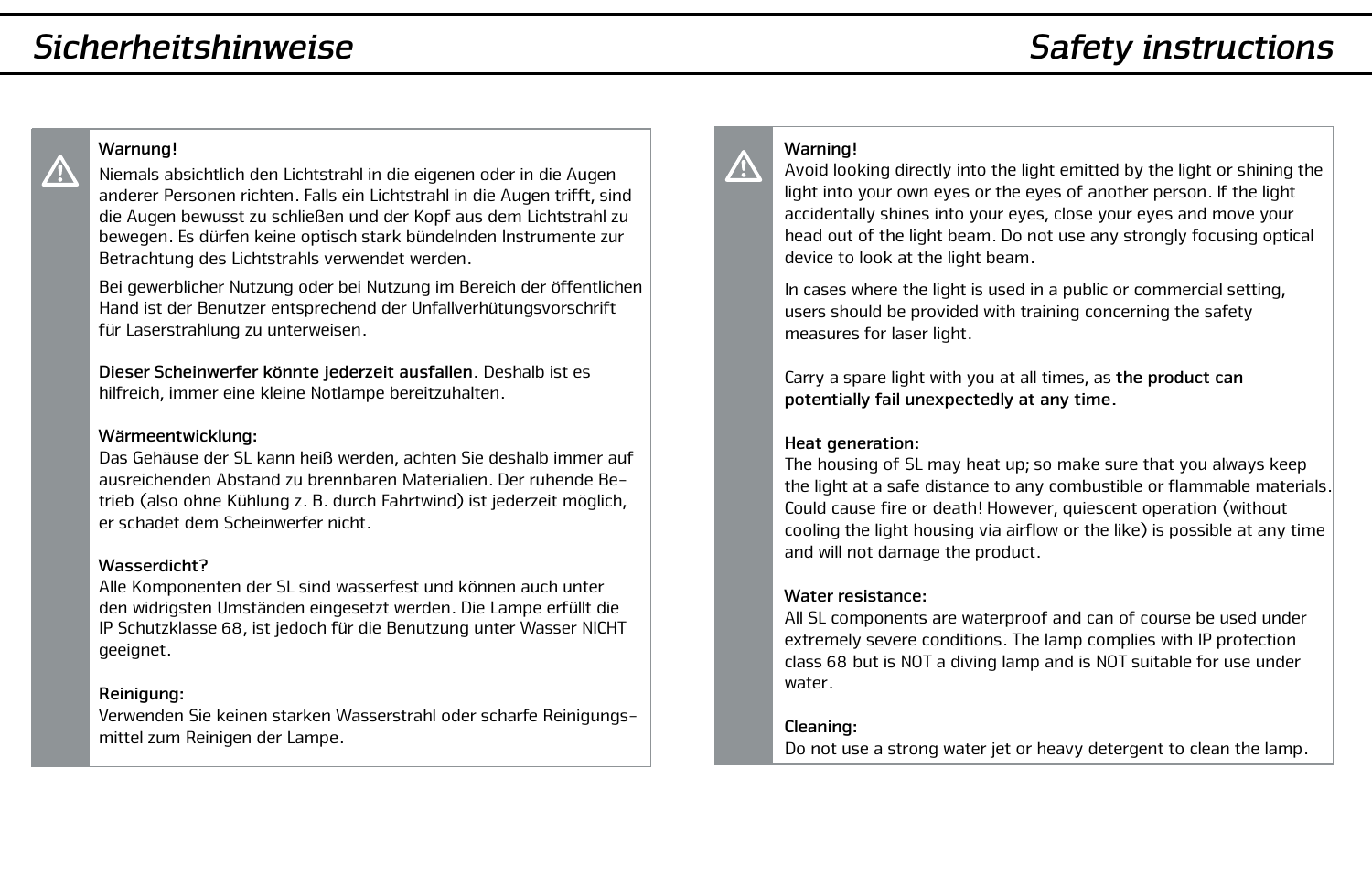Hinweis: Auf unserem YouTube Kanal "LupineLights" finden Sie ein kurzes Video zur Montage der SL S Shimano.

**Hint:** You can watch a SL Shimano installation video on our YouTube channel "LupineLights".



- 1. Die Ausrichtung der Halterarme muss je nach Vorbaubreite gewählt werden.
- 1. The orientation of the mount must be selected according to the stem width.



- 2. Schrauben Sie die beiden Halterarme an dem Lenker fest.
- 2. Tighten the mount screws firmly in order to attach the mount.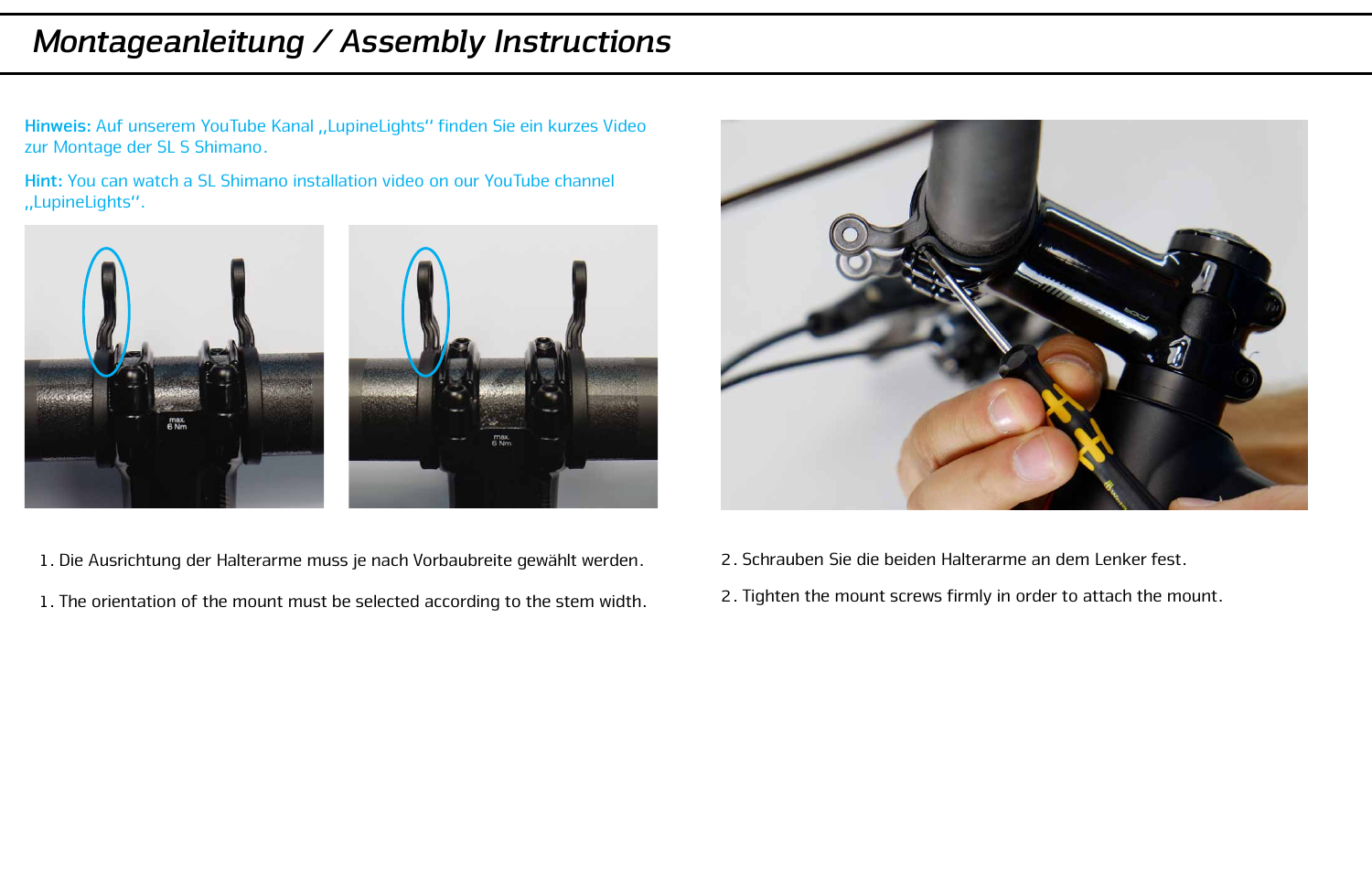



- 3. Entfernen Sie das Endcap mit den vier Schrauben an der Rückseite der Lampe.
- 3. Remove the end cap with the four screws on the back of the light.
- 4. Achten Sie darauf, dass die transparente Dichtung korrekt auf der Platine im Lampengehäuse sitzt. (siehe Bild)
- 4. Ensure that the transparent gasket is installed correctly on the circuit board inside the lamp housing. (see image)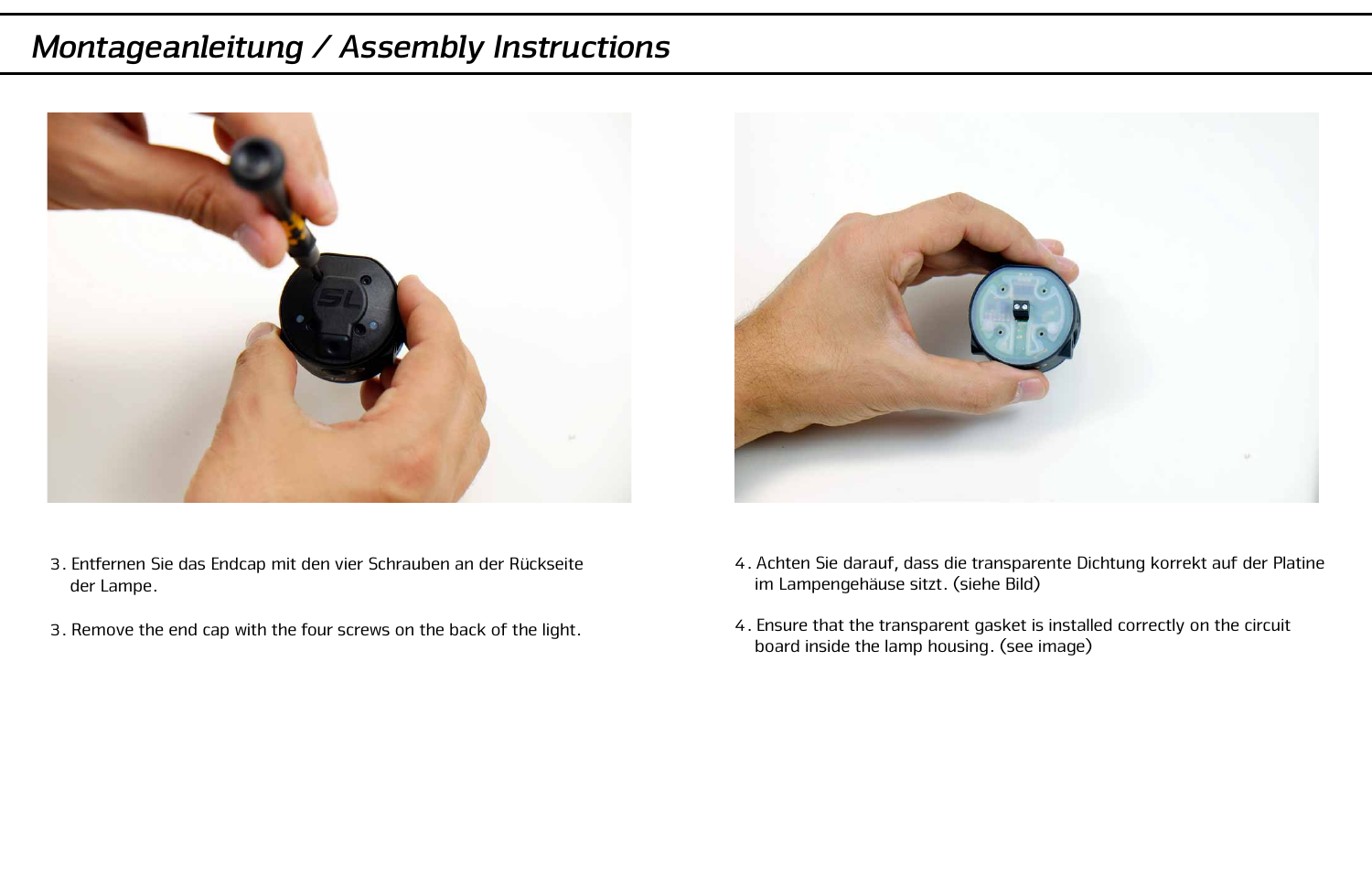



- 5. Falls es notwendig ist das Lichtkabel zu kürzen beachten Sie: Längen (2 cm) und isolieren (3-4 mm) Sie das Original Lichtkabel ab. Ein Verzinnen des Kabels ist nicht notwendig.
- 5. If it is necessary to shorten the lighting cable:

 In the case Cut (2 cm) to length and remove the isolation (3-4 mm) of the original light cable. No tinning of the cable is necessary.

6. Bevor Sie das Lichtkabel mit der SL verbinden, fädeln Sie bitte das Endcap auf das Lichtkabel auf. Positionieren Sie nun die beiden Kabellitzen in die Kabelklemmen und schrauben diese fest.

 **Hinweis:** Beachten Sie dabei die Polung, welche auf der Dichtung markiert ist.

6. Before connecting the light cable to the SL, thread the end cap on the light cable. Now position the two cable leads into the cable terminal and tighten the screws.

 **Note:** Observe the polarity, which is marked on the gasket.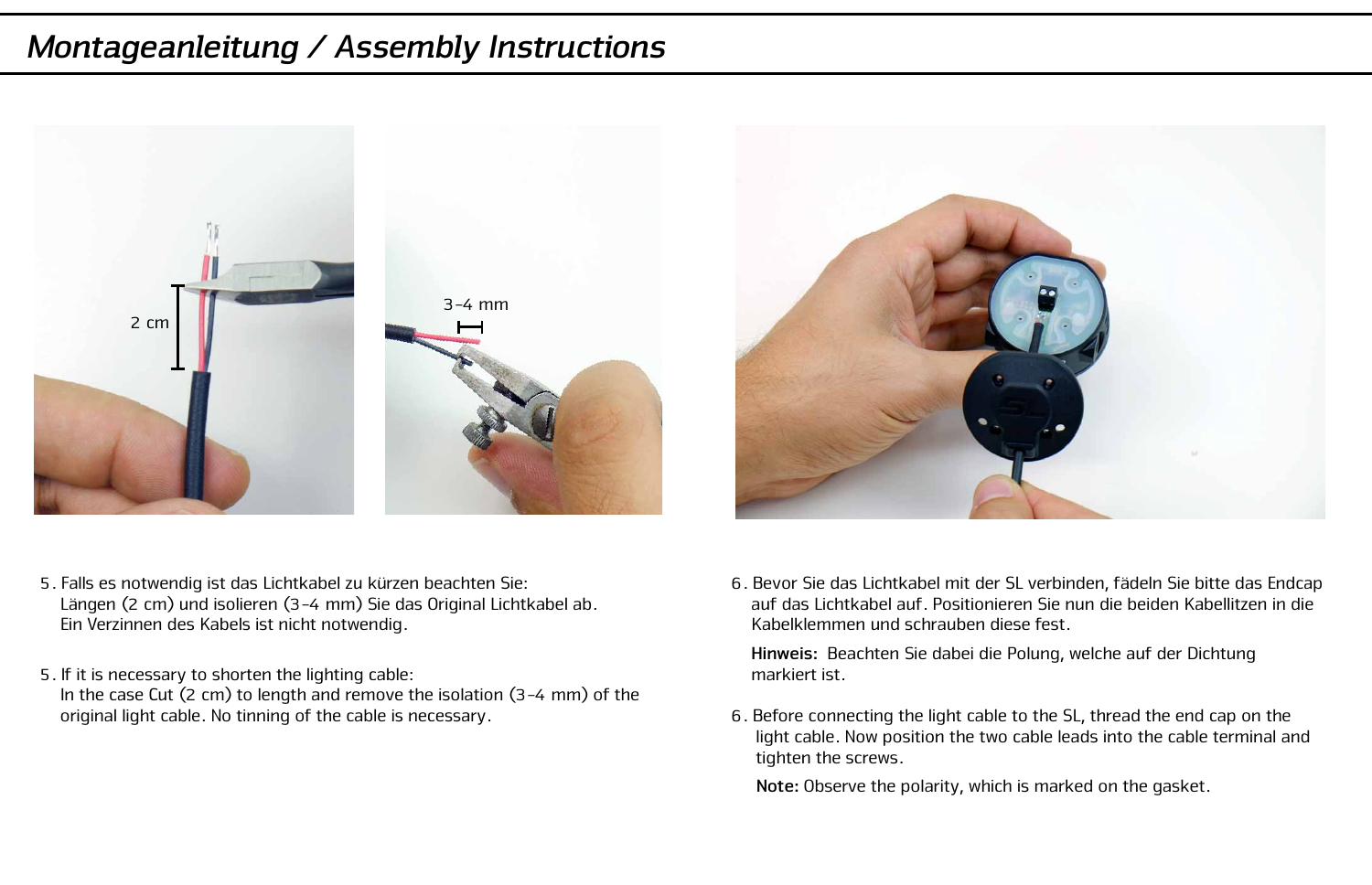

- 7. Befestigen Sie das Endcap wieder an der Rückseite der SL. (Max. Drehmoment: 1 Nm)
- 7. Attach the end cap back onto the back of the SL. (Max. torque: 1 Nm)



- 8. Schrauben Sie nun die SL an den beiden Halterungen am Vorbau fest. Verwenden Sie dazu die mitgelieferten Halterschrauben und einen T15 Torx. **Wichtig:** Zur Ausrichtung der Lampe gegebenenfalls die Neigung der Halterarme anpassen.
- 8. Now screw on the SL to the two brackets on the stem. To do this use to the supplied holder screws and a T15 Torx.

 **Important:** If necessary the position of the light can be adjusted by the tilt of the mounts.



Für Mängel, die aufgrund einer fehlerhaften Montage entstehen, übernehmen wir als Hersteller keine Haftung.

We assume no liability as a manufacturer for defects that arise due to faulty installation.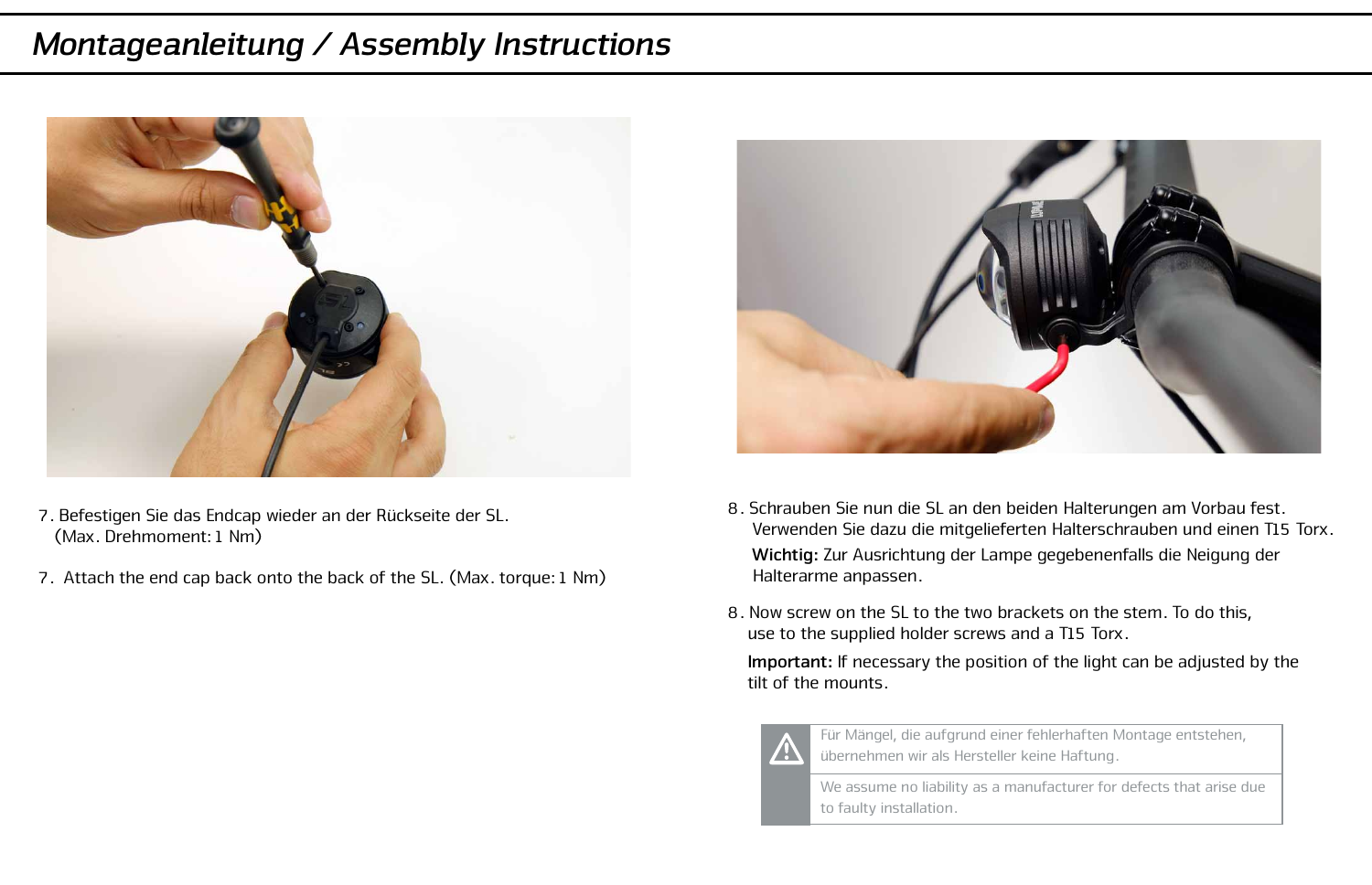# *Bedienung Operation*

**Einschalten der Lampe durch Drücken des Lichttasters am Display.**

#### **Leuchtprogramme:**

Durch kurzes Drücken des Tasters an der Unterseite des Lampenkopfes können Sie zwischen den Leuchtprogrammen wechseln. Ist der Helligkeitssensor aktiviert, schaltet dieser automatisch zwischen Tag- und Nachtfahrlicht um.

|                    | <b>Helligkeitssensor</b>  | Bemerkung                                                                           |  |  |  |  |
|--------------------|---------------------------|-------------------------------------------------------------------------------------|--|--|--|--|
| Modus 1            |                           | Tagfahrlicht leuchtet konstant.                                                     |  |  |  |  |
| Modus <sub>2</sub> | Der Sensor ist aktiviert. | Tagfahrlicht blinkt.                                                                |  |  |  |  |
|                    |                           | Modus 3   Der Sensor ist deaktiviert.   Tag- und Nachtfahrlicht leuchten gemeinsam. |  |  |  |  |

### **Individuelle Einstellungen über den Taster an der Unterseite des Lampenkopfs:**

| Taster gedrückt<br>halten (loslassen<br>zur Auswahl) bis SL                                                                                                                                                                                                       | Verfügbare Einstellungen                                        | Erklärung                                                                                                                                                                                                  |  |  |  |
|-------------------------------------------------------------------------------------------------------------------------------------------------------------------------------------------------------------------------------------------------------------------|-----------------------------------------------------------------|------------------------------------------------------------------------------------------------------------------------------------------------------------------------------------------------------------|--|--|--|
| 1x aufleuchtet                                                                                                                                                                                                                                                    | Eco Modus (An/Aus)<br>Werkseinstellung: Aus                     | Lampe leuchtet im strom-<br>sparenden Modus (Eco: 9 W)                                                                                                                                                     |  |  |  |
| 2x aufleuchtet                                                                                                                                                                                                                                                    | Verzögerung<br>(3 Sek./16 Sek.)<br>Werkseinstellung: ca. 3 Sek. | Das sensorgesteuerte Umschalten<br>von Nacht- auf Tagfahrlicht er-<br>folgt wahlweise in 3 bzw. 16 Sek.                                                                                                    |  |  |  |
| Sensorkalibrierung<br>3x aufleuchtet<br>Nur im montierten Zustand!<br>Unsachgemäßes kalibrieren<br>kann die Lampe in ihrer<br>Funktion stark einschränken!<br>Kalibrieren nur im Freien. Nicht<br>bei künstlichem Licht oder vor<br>reflektierenden Gegenständen. |                                                                 | Speichert den gemessenen Hellig-<br>keitswert als Umschaltpunkt von<br>Tag- auf Nachtfahrlicht. Bestätigt<br>wird die erfolgreiche Sensor-<br>kalibrierung durch ein kurzes<br>Leuchten des Tagfahrlichts. |  |  |  |
| 4x aufleuchtet                                                                                                                                                                                                                                                    | Auf Werkseinstellungen zurücksetzen                             |                                                                                                                                                                                                            |  |  |  |

**Switch on the lamp by pressing the light button on the display.**

#### **Light modes:**

You can switch between the light modes by pressing the button on the bottom of the light head. If the brightness sensor is activated, it automatically switches between daytime and nighttime running light.

|                                   | <b>Brightness sensor</b> | Comment                                                            |  |  |  |  |
|-----------------------------------|--------------------------|--------------------------------------------------------------------|--|--|--|--|
| Mode 1                            |                          | Daytime running light illuminates constantly.                      |  |  |  |  |
| Mode 2                            | The sensor is activated. | Daytime running light <i>flashes</i> .                             |  |  |  |  |
| The sensor is disabled.<br>Mode 3 |                          | Daytime and nighttime running light<br>lilluminate simultaneously. |  |  |  |  |

**Customizing the settings via the button on the bottom of the light head:**

| Keep the button<br>pressed (let go to<br>select) to SL | Available settings                                                                                                                                                                                                        | Explanation                                                                                                                                                                                                              |  |  |  |
|--------------------------------------------------------|---------------------------------------------------------------------------------------------------------------------------------------------------------------------------------------------------------------------------|--------------------------------------------------------------------------------------------------------------------------------------------------------------------------------------------------------------------------|--|--|--|
| Lights up 1x                                           | Eco mode (On/Off)<br>Factory setting: Off                                                                                                                                                                                 | Light illuminates in power save<br>mode (Eco: 9 W)                                                                                                                                                                       |  |  |  |
| Lights up 2x                                           | Delay (3 sec $/16$ sec.)<br>Factory setting: about 3 sec.                                                                                                                                                                 | The sensor-controlled switchover<br>from night to daytime running<br>light occurs as required in either<br>3 or 16 seconds.                                                                                              |  |  |  |
| Lights up 3x                                           | Sensor calibration<br>Only in the assembled state!<br>Improper calibration may<br>greatly affect the functionality<br>of the light!<br>Calibrate only outdoors. No<br>artificial light or close to<br>reflective objects! | Saves the measured brightness<br>value as a switching point from<br>daytime to nighttime running<br>light. The successful sensor<br>calibration is confirmed by a<br>short illumination of the daytime<br>running light. |  |  |  |
| Lights up 4x                                           | Reset to factory settings                                                                                                                                                                                                 |                                                                                                                                                                                                                          |  |  |  |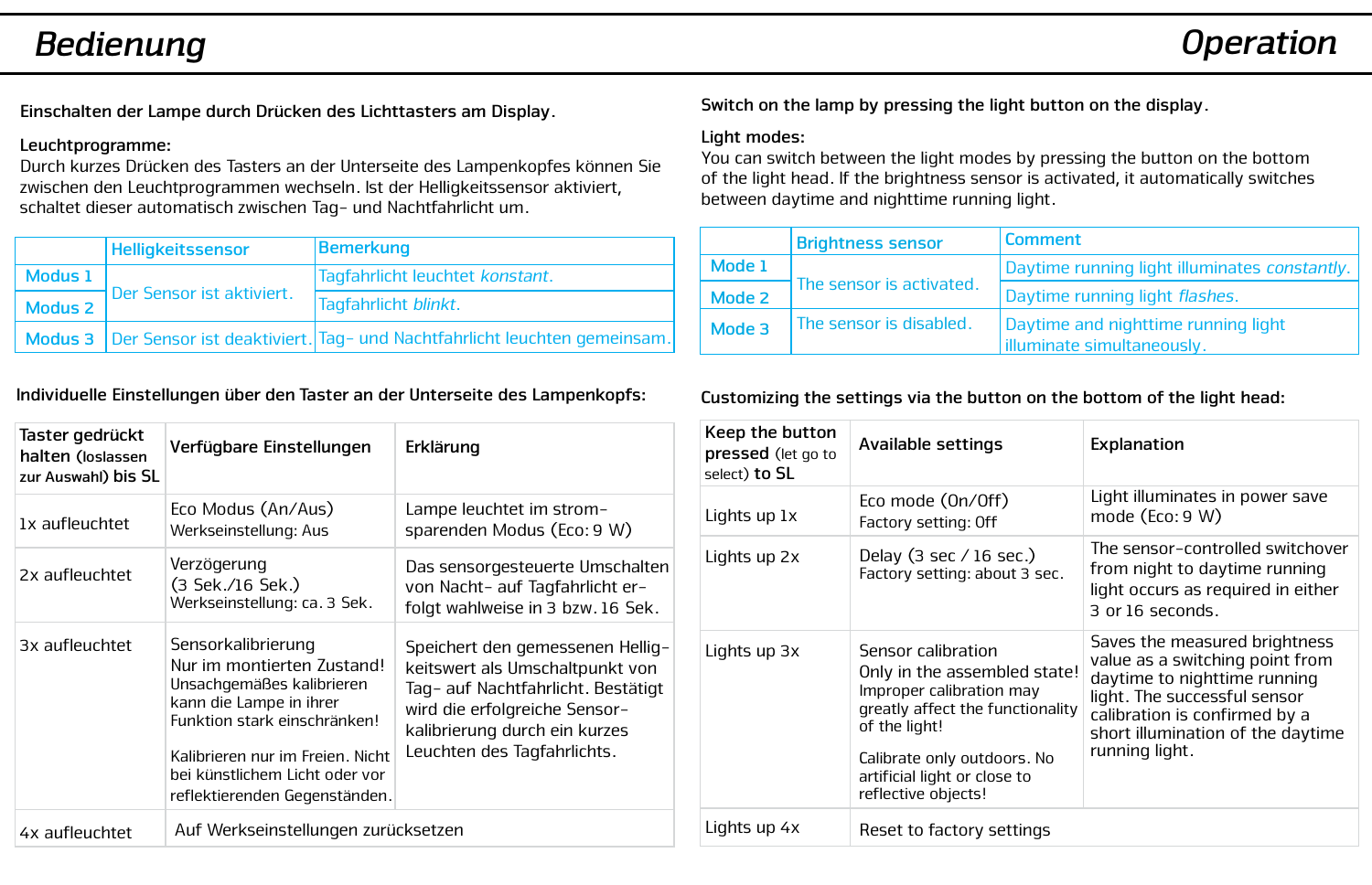# *Fehlerbehebung*

| Fehler                                                                                                                                                                                                                                          |   | Ursache                                                                  |   | <b>Behebung</b>                                                                                                       | Error                                                  |                                                   | Cause                                                                                |                                                  | <b>Fix</b>                                                                                                        |
|-------------------------------------------------------------------------------------------------------------------------------------------------------------------------------------------------------------------------------------------------|---|--------------------------------------------------------------------------|---|-----------------------------------------------------------------------------------------------------------------------|--------------------------------------------------------|---------------------------------------------------|--------------------------------------------------------------------------------------|--------------------------------------------------|-------------------------------------------------------------------------------------------------------------------|
| Die Lampe lässt<br>sich nicht ein-<br>schalten und<br>leuchtet nicht                                                                                                                                                                            | → | Die Kabelenden im<br>Lampenkopf sind<br>verpolt angeschlossen<br>worden. | → | Entfernen Sie das Endcap<br>am Lampenkopf und<br>klemmen Sie die beiden<br>Kabelenden gemäß der<br>Markierung auf der | The light does not<br>turn on and does<br>not light up | →                                                 | The cable ends in<br>the light head have<br>been connected with<br>reverse polarity. | $\rightarrow$                                    | Remove the end cap of<br>the light head and clamp<br>the cable ends according<br>to the marking on the<br>gasket. |
| Dichtung an.<br>Schließen Sie das Licht-<br>Das Lichtkabel ist nicht<br>kabel an.<br>am Antrieb ange-<br>schlossen.<br>Lichteingang beim<br>Der Lichteingang ist in<br>Händler freischalten<br>der Software nicht<br>freigeschalten.<br>lassen. |   |                                                                          |   |                                                                                                                       | →                                                      | The light cable is not<br>connected to the drive. |                                                                                      | Connect the light cable.                         |                                                                                                                   |
|                                                                                                                                                                                                                                                 |   |                                                                          |   |                                                                                                                       | →                                                      | The light input is not<br>activated in the        | →                                                                                    | Have the light input<br>activated at the dealer. |                                                                                                                   |
|                                                                                                                                                                                                                                                 |   |                                                                          |   | software.                                                                                                             |                                                        |                                                   |                                                                                      |                                                  |                                                                                                                   |
|                                                                                                                                                                                                                                                 |   |                                                                          |   |                                                                                                                       | The sensor does<br>not respond                         |                                                   | The sensor is not<br>exposed                                                         |                                                  | Make sure the sensor is<br>free from any dirt.                                                                    |
| Der Sensor<br>reagiert nicht                                                                                                                                                                                                                    |   | Der Sensor liegt<br>nicht frei                                           | → | Den Sensor vor Schmutz,<br>Dreck usw. befreien.                                                                       |                                                        |                                                   |                                                                                      |                                                  |                                                                                                                   |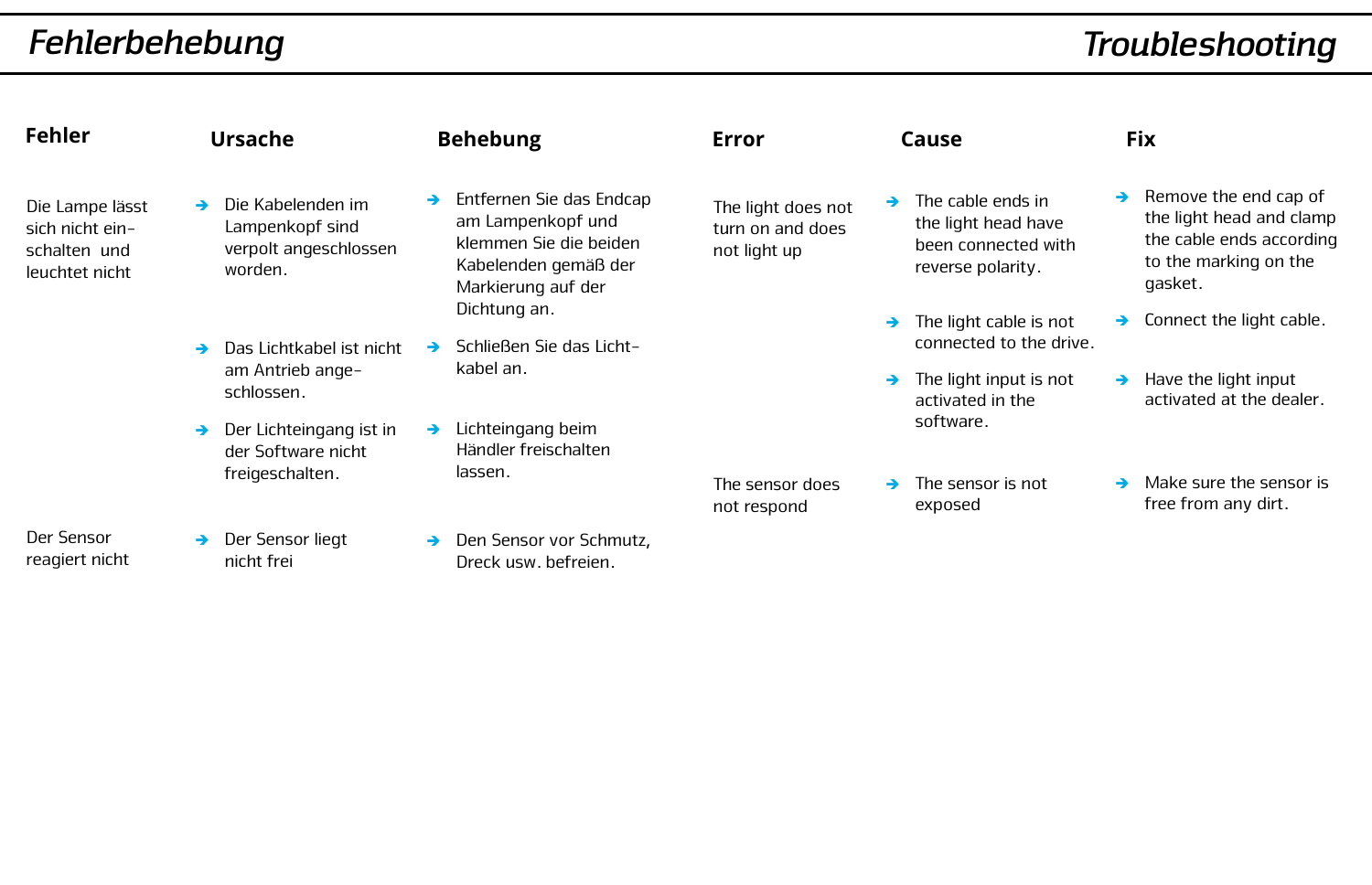# *Technische Daten Technical Data*

| 6 V Betrieb                         | 700 Lumen                         |
|-------------------------------------|-----------------------------------|
| Stromverbrauch Nachtfahrlicht       | 12 Watt Max                       |
| <b>Stromverbrauch Tagfahrlicht</b>  | $0.4$ Watt                        |
| Manueller Betrieb (Modus 3)         | Tag- und Nachtfahrlicht gemeinsam |
| Automatik Betrieb (Modus 1& 2)      | Sensorgesteuerte Regelung         |
| Bedienung                           | Am Display oder Lampenkopf        |
| I euchtmittel                       | 12 High Intensity LEDs            |
| Linsensystem                        | Dual Aspheric Lens System         |
| Baugröße LxBxH                      | 40x50x48 mm                       |
| <b>Material</b>                     | Aluminium 6061-T6, CNC gefräst    |
| Schutzklasse                        | IP68                              |
| Leuchtcharakteristik Nachtfahrlicht | Entspricht TA23                   |

| 6 V mode                    | 700 Lumens                        |
|-----------------------------|-----------------------------------|
| <b>Full beam</b>            | 12 Watt max.                      |
| Daytime running light       | $0.4$ Watt                        |
| Manual mode (Mode 3)        | Day- and Nighttime light together |
| Automatic mode (Mode 1 & 2) | Sensor controlled                 |
| <b>Operation</b>            | At the display or lamphead        |
| Lamp                        | 12 High Intensity LEDs            |
| Lens system                 | Dual Aspheric Lens System         |
| Dimensions LxWxH            | 40x50x48 mm                       |
| <b>Material</b>             | Aluminium 6061-T6, CNC machined   |
| <b>Protection class</b>     | IP68                              |
| Beam pattern                | TA23 (Cut-off line)               |







FL1 STANDARD







FL1 STANDARD



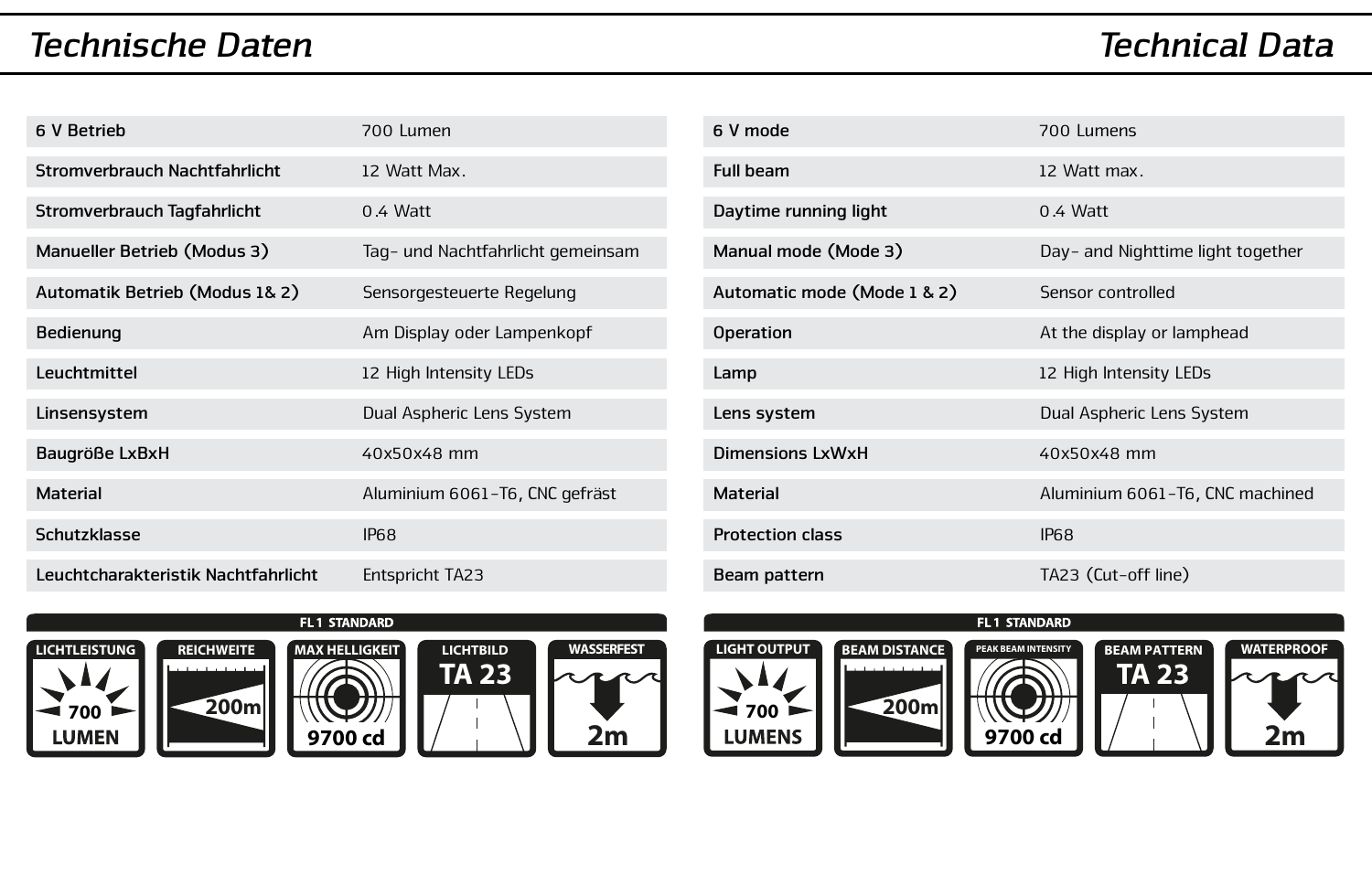# *Notizen/Notes Notizen/Notes*